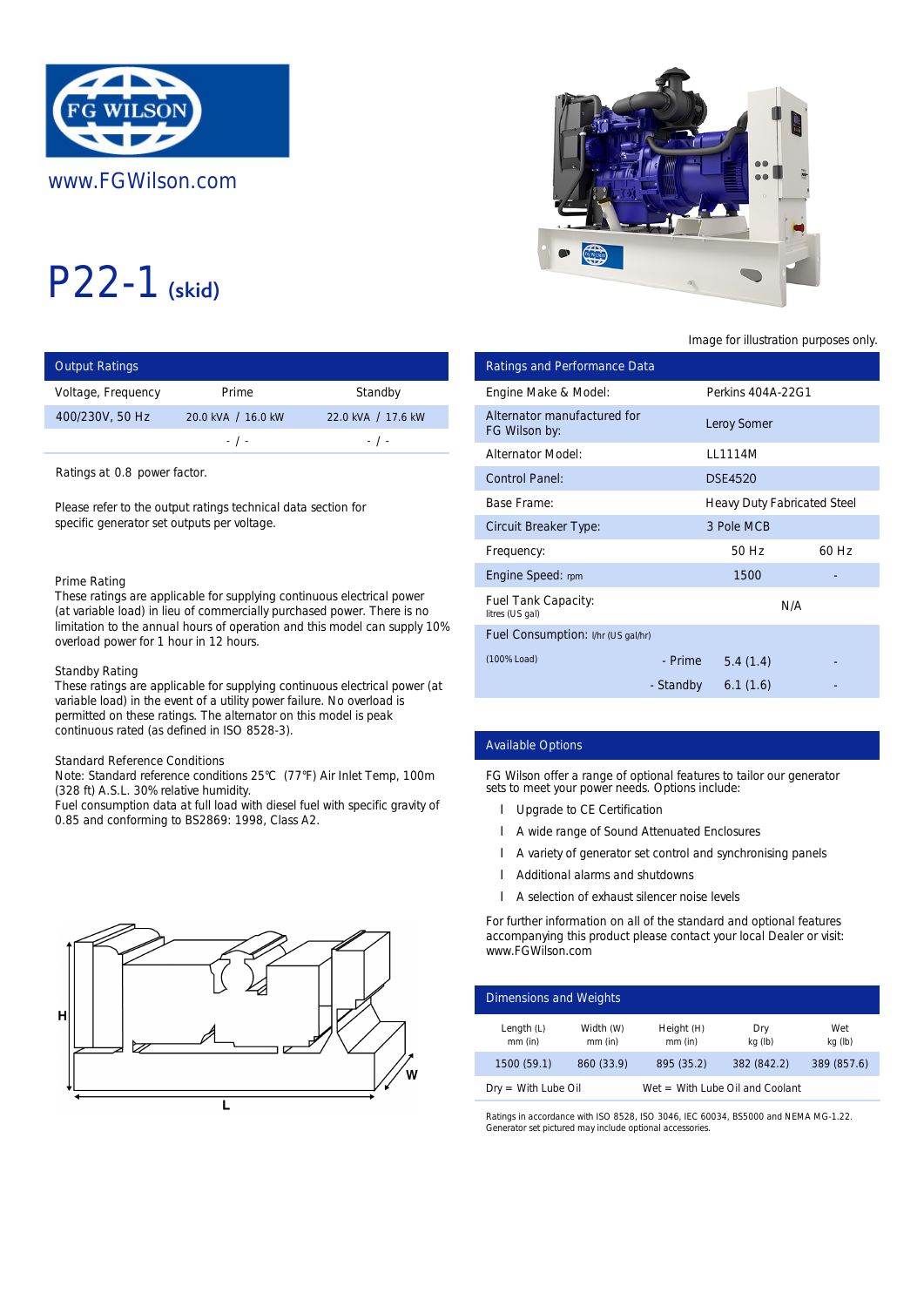| <b>Engine Technical Data</b>                               |           |                        |                | <b>Air Systems</b>                |
|------------------------------------------------------------|-----------|------------------------|----------------|-----------------------------------|
| No. of Cylinders / Alignment:                              |           | 4 / In Line            |                | Air Filter Ty                     |
| Cycle:                                                     |           | 4 Stroke               |                | Combustior                        |
| Bore / Stroke: mm (in)                                     |           | 84.0 (3.3)/100.0 (3.9) |                |                                   |
| Induction:                                                 |           | Naturally Aspirated    |                |                                   |
| <b>Cooling Method:</b>                                     |           | Water                  |                | Max. Comb<br><b>Restriction:</b>  |
| <b>Governing Type:</b>                                     |           | Mechanical             |                |                                   |
| <b>Governing Class:</b>                                    |           | ISO 8528               |                |                                   |
| <b>Compression Ratio:</b>                                  |           | 23.3:1                 |                | <b>Cooling Sys</b>                |
| Displacement: I (cu. in)                                   |           | 2.2(135.2)             |                | <b>Cooling Sys</b>                |
| Moment of Inertia: kg m <sup>2</sup> (lb/in <sup>2</sup> ) |           | 2.99 (10217)           |                | Water Pum                         |
| <b>Engine Electrical System:</b>                           |           |                        |                | <b>Heat Reject</b>                |
| - Voltage / Ground                                         |           | 12/Negative            |                | kW (Btu/min)                      |
| - Battery Charger Amps                                     |           | 65                     |                |                                   |
| Weight: $kg (lb)$                                          | - Dry     | 242 (534)              |                | <b>Heat Radia</b>                 |
|                                                            | - Wet     | 251 (554)              |                | kW (Btu/min)                      |
|                                                            |           |                        |                |                                   |
|                                                            |           |                        |                | Radiator Fa                       |
| Performance                                                |           | 50 Hz                  | 60 Hz          | Radiator Co                       |
| Engine Speed: rpm                                          |           | 1500                   | $\overline{a}$ | <b>External Re</b>                |
| Gross Engine Power: kw (hp)                                |           |                        |                | Cooling Air                       |
|                                                            | - Prime   | 18.7(25.0)             |                | Designed to op<br>Contact your lo |
|                                                            | - Standby | 20.6(28.0)             |                |                                   |
| BMEP: kPa (psi)                                            |           |                        |                |                                   |
|                                                            | - Prime   | 675.0 (97.9)           |                | Lubrication                       |
|                                                            | - Standby | 743.0 (107.8)          |                | Oil Filter $Ty$                   |
|                                                            |           |                        |                | Total Oil Ca                      |
|                                                            |           |                        |                | Oil Pan: I(U                      |
|                                                            |           |                        |                | Oil Type:                         |
| <b>Fuel System</b>                                         |           |                        |                | Oil Cooling                       |
| Fuel Filter Type:                                          |           | Replaceable Element    |                |                                   |

| <b>Air Systems</b>                                                 | 50 Hz               | 60 Hz |
|--------------------------------------------------------------------|---------------------|-------|
| Air Filter Type:                                                   | Replaceable Element |       |
| <b>Combustion Air Flow: m3/min (cfm)</b>                           |                     |       |
| - Prime                                                            | 1.5(51)             |       |
| - Standby                                                          | 1.5(51)             |       |
| Max. Combustion Air Intake<br><b>Restriction:</b> kPa (in $H_2O$ ) | 6.4(25.7)           |       |

|          | 4 / In Line                |          | Air Filter Type:                                                            | Replaceable Element |       |
|----------|----------------------------|----------|-----------------------------------------------------------------------------|---------------------|-------|
|          | 4 Stroke                   |          | Combustion Air Flow: m <sup>3/min</sup> (cfm)                               |                     |       |
|          | 84.0 (3.3)/100.0 (3.9)     |          | - Prime                                                                     | 1.5(51)             |       |
|          | <b>Naturally Aspirated</b> |          | - Standby                                                                   | 1.5(51)             |       |
|          | Water                      |          | Max. Combustion Air Intake<br><b>Restriction:</b> kPa (in $H_2O$ )          | 6.4(25.7)           |       |
|          | Mechanical                 |          |                                                                             |                     |       |
|          | <b>ISO 8528</b>            |          |                                                                             |                     |       |
|          | 23.3:1                     |          | <b>Cooling System</b>                                                       | 50 Hz               | 60 Hz |
|          | 2.2(135.2)                 |          | Cooling System Capacity: I (US gal)                                         | 7.0(1.8)            |       |
|          | 2.99 (10217)               |          | Water Pump Type:                                                            | Centrifugal         |       |
|          |                            |          | Heat Rejected to Water & Lube Oil:                                          |                     |       |
| ٦d       | 12/Negative                |          | kW (Btu/min)<br>- Prime                                                     | 17.0 (967)          |       |
| ps       | 65                         |          | - Standby                                                                   | 19.6 (1115)         |       |
| ry       | 242 (534)                  |          | Heat Radiation to Room: Heat radiated from engine and alternator            |                     |       |
| 'et      | 251 (554)                  |          | kW (Btu/min)<br>- Prime                                                     | 5.7(324)            |       |
|          |                            |          | - Standby                                                                   | 7.1 (404)           |       |
|          |                            |          | Radiator Fan Load: kW (hp)                                                  | 0.2(0.3)            |       |
|          | 50 Hz                      | 60 Hz    | Radiator Cooling Airflow: m <sup>3</sup> /min (cfm)                         | 33.0 (1165)         |       |
|          | 1500                       |          | <b>External Restriction to</b><br>Cooling Airflow: Pa (in H <sub>2</sub> O) | 125(0.5)            |       |
| by       | 20.6 (28.0)                |          |                                                                             |                     |       |
| ne       | 675.0 (97.9)               |          | <b>Lubrication System</b>                                                   |                     |       |
| by       | 743.0 (107.8)              |          | Oil Filter Type:                                                            | Spin-On, Full Flow  |       |
|          |                            |          | Total Oil Capacity: I (US gal)                                              | 10.6(2.8)           |       |
|          |                            |          | Oil Pan: I (US gal)                                                         | 8.9(2.4)            |       |
|          |                            |          | Oil Type:                                                                   | API CH4 15W-40      |       |
|          |                            |          | Oil Cooling Method:                                                         | N/A                 |       |
|          | Replaceable Element        |          |                                                                             |                     |       |
|          | Class A2 Diesel or BSEN590 |          |                                                                             |                     |       |
|          |                            |          | <b>Exhaust System</b>                                                       | 50 Hz               | 60 Hz |
| 100%     | 75%                        | 50%      | Maximum Allowable Back Pressure:                                            | 10.2(3.0)           |       |
| Load     | Load                       | Load     | kPa (in Hg)<br>Exhaust Gas Flow: m <sup>3</sup> /min (cfm)                  |                     |       |
| 5.4(1.4) | 3.9(1.0)                   | 2.9(0.8) | - Prime                                                                     | 3.6(129)            |       |
|          |                            |          | - Standby                                                                   | 3.9(139)            |       |
|          |                            |          | Exhaust Gas Temperature: °C (°F)                                            |                     |       |
| 100%     | 75%                        | 50%      | - Prime                                                                     |                     |       |
| Load     | Load                       | Load     |                                                                             | 445 (833)           |       |
| 6.1(1.6) | 4.3(1.1)                   | 3.1(0.8) | - Standby                                                                   | 505 (941)           |       |

| <b>Lubrication System</b>      |                    |
|--------------------------------|--------------------|
| Oil Filter Type:               | Spin-On, Full Flow |
| Total Oil Capacity: I (US gal) | 10.6(2.8)          |
| Oil Pan: $I(US gal)$           | 8.9(2.4)           |
| Oil Type:                      | API CH4 15W-40     |
| <b>Oil Cooling Method:</b>     | N/A                |

| <b>Exhaust System</b>                           | 50 Hz     | 60 Hz |  |  |
|-------------------------------------------------|-----------|-------|--|--|
| Maximum Allowable Back Pressure:<br>kPa (in Hg) | 10.2(3.0) |       |  |  |
| Exhaust Gas Flow: m <sup>3</sup> /min (cfm)     |           |       |  |  |
| - Prime                                         | 3.6(129)  |       |  |  |
| - Standby                                       | 3.9(139)  |       |  |  |
| Exhaust Gas Temperature: °C (°F)                |           |       |  |  |
| - Prime                                         | 445 (833) |       |  |  |
| - Standby                                       | 505 (941) |       |  |  |
|                                                 |           |       |  |  |

| Performance                 |           | 50 Hz         | 60 Hz |  |
|-----------------------------|-----------|---------------|-------|--|
| Engine Speed: rpm           |           | 1500          |       |  |
| Gross Engine Power: kW (hp) |           |               |       |  |
|                             | - Prime   | 18.7(25.0)    |       |  |
|                             | - Standby | 20.6 (28.0)   |       |  |
| <b>BMEP</b> : kPa (psi)     |           |               |       |  |
|                             | - Prime   | 675.0 (97.9)  | -     |  |
|                             | - Standby | 743.0 (107.8) |       |  |

|                   | <b>Fuel System</b>                 |          |          |                            |          |
|-------------------|------------------------------------|----------|----------|----------------------------|----------|
| Fuel Filter Type: |                                    |          |          | Replaceable Element        |          |
|                   | <b>Recommended Fuel:</b>           |          |          | Class A2 Diesel or BSEN590 |          |
|                   | Fuel Consumption: I/hr (US gal/hr) |          |          |                            |          |
|                   |                                    | 110%     | 100%     | 75%                        | 50%      |
|                   | Prime                              | Load     | Load     | Load                       | Load     |
|                   | 50 Hz                              | 6.1(1.6) | 5.4(1.4) | 3.9(1.0)                   | 2.9(0.8) |
|                   | 60 Hz                              |          |          |                            |          |
|                   |                                    |          |          |                            |          |
|                   |                                    |          | 100%     | 75%                        | 50%      |
|                   | Standby                            |          | Load     | Load                       | Load     |

| 50 Hz | 6.1(1.6) | 4.3(1.1)                 | 3.1(0.8) |
|-------|----------|--------------------------|----------|
| 60 Hz | -        | $\overline{\phantom{0}}$ | -        |
|       |          |                          |          |

(Based on diesel fuel with a specific gravity of 0.85 and conforming to BS2869, Class A2)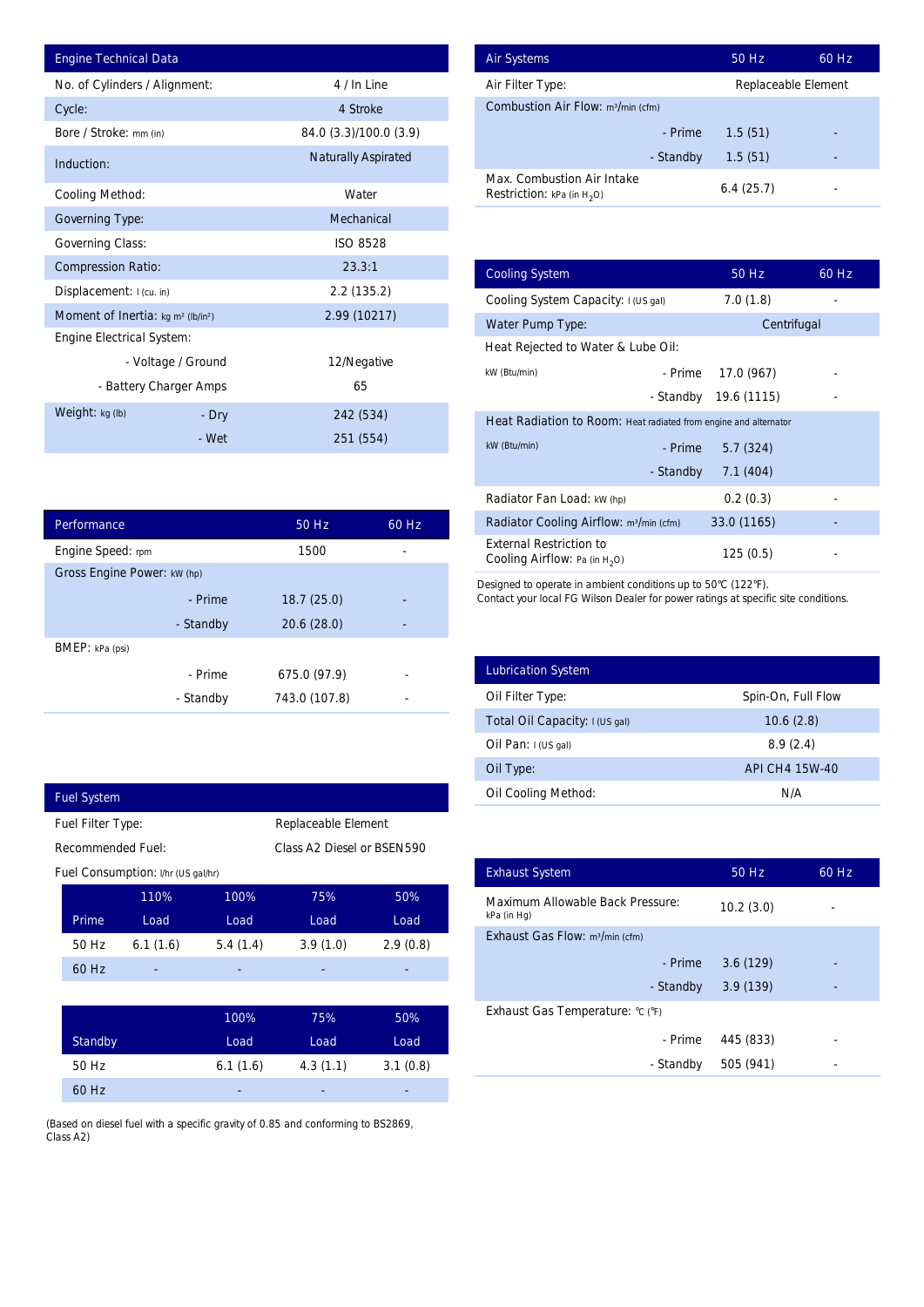| <b>Alternator Physical Data</b> |                |
|---------------------------------|----------------|
| Manufactured for FG Wilson by:  | Leroy Somer    |
| Model:                          | <b>LL1114M</b> |
| No. of Bearings:                | 1              |
| <b>Insulation Class:</b>        | Н              |
| <b>Winding Pitch Code:</b>      | $2/3 - 6$      |
| Wires:                          | 12             |
| Ingress Protection Rating:      | IP23           |
| <b>Excitation System:</b>       | <b>SHUNT</b>   |
| <b>AVR Model:</b>               | R220           |

| <b>Alternator Operating Data</b>          |                                                            |
|-------------------------------------------|------------------------------------------------------------|
| Overspeed: rpm                            | 2250                                                       |
| <b>Voltage Regulation: (Steady state)</b> | $+/- 1.0%$                                                 |
| Wave Form NFMA $=$ TIF:                   | 50                                                         |
| Wave Form IEC $=$ THF:                    | 2.0%                                                       |
| Total Harmonic content I I /I N:          | 4.0%                                                       |
| Radio Interference:                       | Suppression is in line with European<br>Standard FN61000-6 |
| Radiant Heat: kW (Btu/min)                |                                                            |
| - 50 Hz                                   | 2.7(154)                                                   |
| - 60 Hz                                   |                                                            |

| Alternator<br>Performance Data:          |                          | 50 Hz          |                          | 60 Hz |
|------------------------------------------|--------------------------|----------------|--------------------------|-------|
| Data Item                                | 415/240V                 | 400/230V       | 380/220V                 |       |
| <b>Motor Starting</b><br>Capability* kVA | 55                       | 52             | 48                       |       |
| <b>Short Circuit</b><br>Capacity %       | $\overline{\phantom{a}}$ | $\blacksquare$ | $\overline{\phantom{a}}$ |       |
| <b>Reactances: Per Unit</b>              |                          |                |                          |       |
| Xd                                       | 1.793                    | 1.930          | 2.139                    |       |
| X'd                                      | 0.143                    | 0.154          | 0.171                    |       |
| X"d                                      | 0.072                    | 0.077          | 0.085                    |       |

Reactances shown are applicable to prime ratings.

\*Based on 30% voltage dip at 0.6 power factor and SHUNT excitation.

|          | Output Ratings Technical Data 50 Hz |                        |      |          |
|----------|-------------------------------------|------------------------|------|----------|
| Voltage  |                                     | Prime:                 |      | Standby: |
|          | kVA                                 | $\mathsf{k}\mathsf{W}$ | kVA  | kW       |
| 415/240V | 20.0                                | 16.0                   | 22.0 | 17.6     |
| 400/230V | 20.0                                | 16.0                   | 22.0 | 17.6     |
| 380/220V | 20.0                                | 16.0                   | 22.0 | 17.6     |
|          |                                     |                        |      |          |
|          |                                     |                        |      |          |
|          |                                     |                        |      |          |
|          |                                     |                        |      |          |
|          |                                     |                        |      |          |
|          |                                     |                        |      |          |
|          |                                     |                        |      |          |
|          |                                     |                        |      |          |
|          |                                     |                        |      |          |